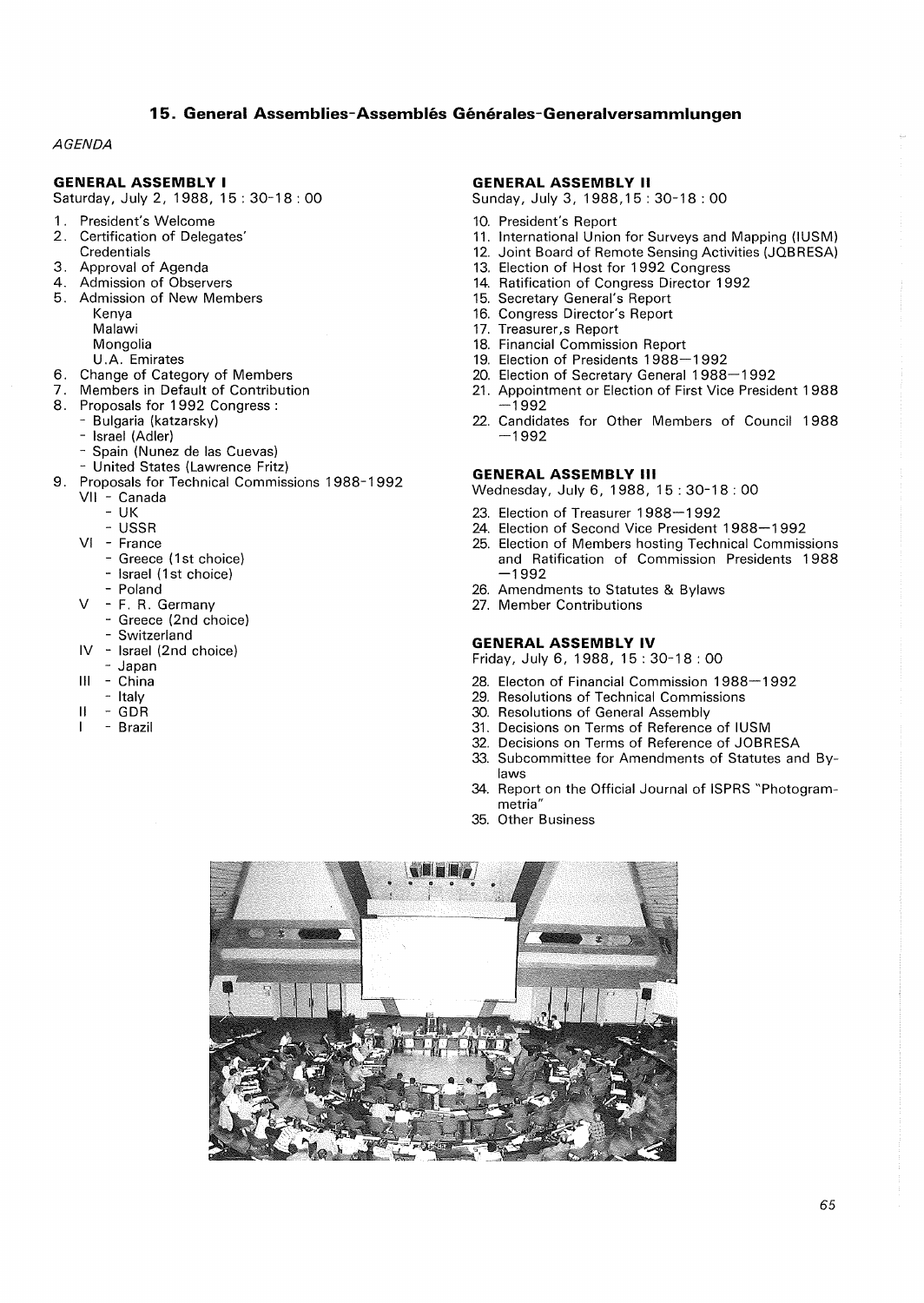# **DECISIONS BY GENERAL ASSEMBLY**

*Reported to the Congress* by *Kennert Torlegard*  The General Assembly met four times during the 16th Congress of ISPRS held in Kyoto 1988.

- 1 . It approved reports of the President, the Secretary General, the Congress Director, the Treasurer, the Financial Commission, and th Editor of Photogrammetria.
- 2. It admitted six new Members: Cote d'Ivoire, Kenya, Malawi, Mongolia, Qatar, and the United Arab Emirates. The Society now has 81 Members.
- 3. It accepted that the following Members changed category.

| Algeria           | from 2 | to $3$ |
|-------------------|--------|--------|
| <b>Bulgaria</b>   |        |        |
| Fed. Rep. Germany | 6      |        |
| Japan             | 6      |        |
| Jordan            |        |        |
| Morocco           |        | З      |
| Syria             |        |        |

- 4. It decided the next Congress, the 17th, to be held in Washington DC U.S.A. with the American Society for Photogrammetry and Remote Sensing as host. The General Assembly ratified Dr. Lawrence Fritz, Congress Director as proposed by the host.
- 5. It assigned the seven Technical Commissions to countries with Presidents of commissions as follows:

| Comm. I Brazil |               | Dr. Marcio Barbosa                         |
|----------------|---------------|--------------------------------------------|
|                |               | II German Dem. Rep. Prof. Klaus Szangolies |
|                | III China     | Prof. Deren Li                             |
|                | IV Japan      | Mr. Takeshi Hirai                          |
|                | V Switzerland | Prof. Armin Grün                           |
|                | VI Greece     | Prof. John Badekas                         |
|                | VII Canada    | Dr. Frank Hegyi                            |

6. It elected President, Secretary General, Treasurer and 2nd vice President. The Congress Director was ratified as proposed by the hosting Member, and the outgoing President chose the office of 1st vice President as offered by Statutes and Bylaws. The Council of ISPRS has the following Composition until and including the next Congress:

President Prof. Dr. Kennert Torlegard Sweden

1st vice Pres. Prof. Dr. Gottfried Konecny

|            | Fed. Rep. Germany                 |          |
|------------|-----------------------------------|----------|
|            | 2nd vice Pres. Dr. Ivan Katzarsky | Bulgaria |
| Secr. Gen. | Prof. Dr. Shunii Murai            | Japan    |
| Treasurer  | Mr. Keith Atkinson                | U.K.     |
|            | Congress Dir. Mr. Lawrence Fritz  | U.S.A.   |

7. It changed and ammended the Statutes and Bylaws so as to allow for a new type of Membership: Regional Member, which shall be a multi-national association of photogrammetry and/or remote sensing organizations established for the purpose of considering questions of common interest, promoting regional cooperation, convening regional conferences etc. Further, there were minor changes of Bylaws concerning terms of reference of technical commissions and a more distinct definition of the fiscal year and some related financial matters.

- 8. It admitted Regional Membership to:<br>AARS: Asian Association on Rer
	- Asian Association on Remote Sensing EARSeL: European Association of Remote Sensing Laboratoriesn
	- OACT: Organization Africain de Cartographie et de Teledetectio
	- OEEPE: Organization Europeenne d'Etudes Photogrammetrique Experimentales
	- SELPER: Sociedad de Especialistas Latinoamericanos en Percepcion Remota
- 9. It elected the Financial Commission: Einari Kelpela Finland, Giovanna Togliatti Italy, and Paulo C Trino Brazil with Togliatti as chairperson.
- 10. It approved fourty-one resolutions proposed by the seven Technical Commissions and 4 resolutions by Members.
- 11. It ratified the Statutes of IUSM, the International Union of Surveys and Mapping, and the Guiding Principles of JOBRESA, the Joint Board of Remote Sensing Activities were endorsed.
- 12. It elected subcommittee for Statutes and Bylaws:

| - Antony Allen   | U.K.                      |
|------------------|---------------------------|
| - Roland Gombeer | <b>Belgium</b>            |
| - Ivan Katzarsky | <b>Bulgaria</b>           |
| - John Trinder   | Australia,                |
|                  | the last elected chairman |

# **GENERAL ASSEMBLY**

# **1. President's Welcome**

Professor Gottfried Konecny welcomed the national delegates, advisors and observers to the General Assembly.

## **2. Certification of Delegates' Credentials**

Professor Kennert Torlegard, Secretary General reported that all delegates present had fulfieled their requirements for voting at the General Assembly.

#### **3. Approved of Agenda**

The agenda was approved.

## **4. Admission of Observers**

The observers from AARS, EARSeL, OACT, OEEPE and SELPER were admitted to attend the general Assemblies.

#### **5. Admission of New Members**

Six new members; Cote d'Ivoire, Kenya, Malawi, Mongolia, Qatar and the United Arab Emirates were admitted as ordinary member.

#### **6. Change of Category of Members**

 $-$  see Decisions by General Assembly  $-$ 

#### **7. Members in Default of Contribution**

The Secretary General reported that there were several members which had not pay the annual subscription for 1988. He reported also th t he requested these members to pay their member fee in due time.

#### **8. Proposals for 1992 Congress**

The following four candidates had proposed to host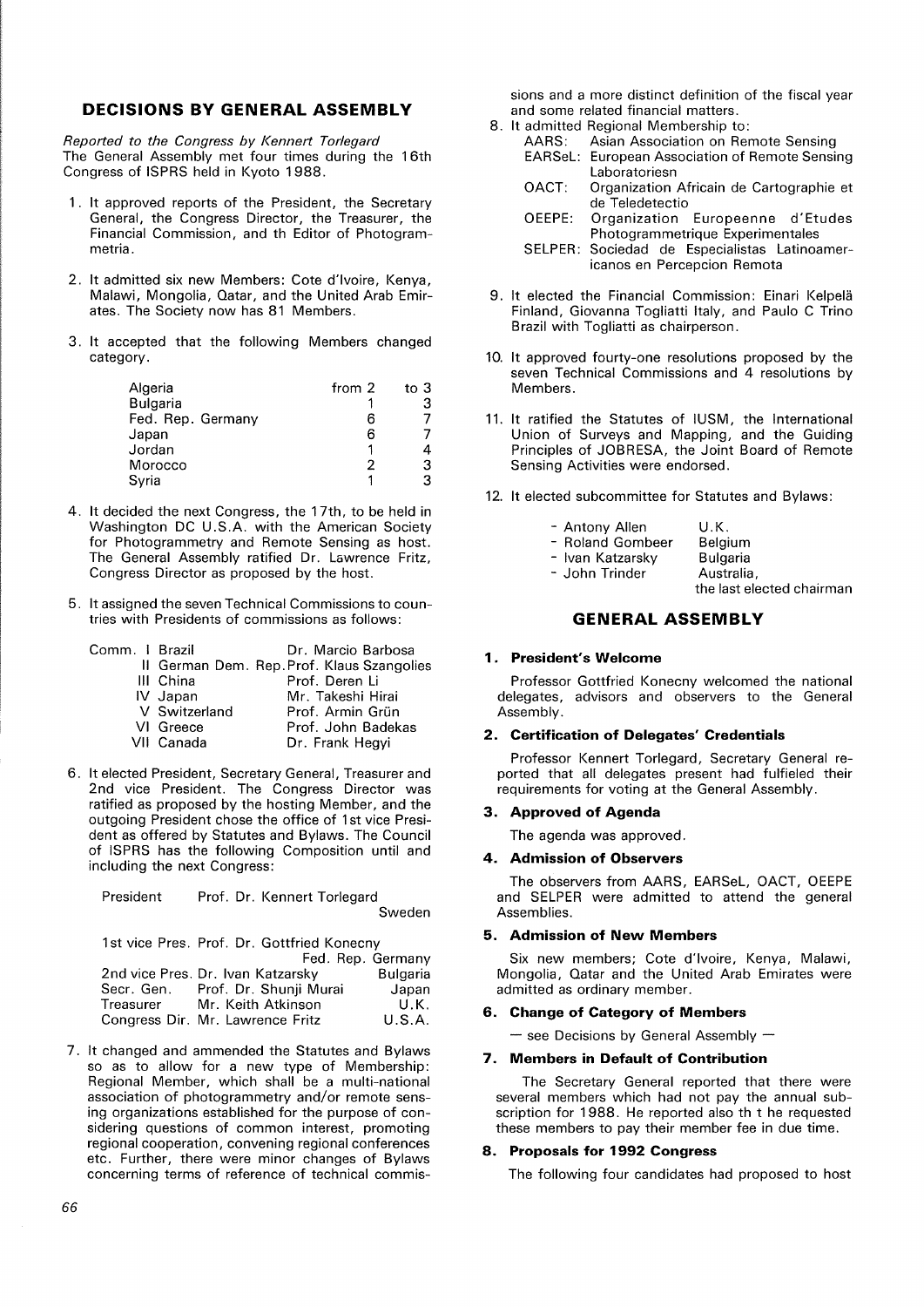- 1992 Congress.
- 1) Bulgaria

Delegate from Bulgaria presented the proposal with nominations of Congress Director, Dr. Ivan Katzarsky.

2) Israel

Delegate from Israel was not present at the General Assembly held on July 2, 1988. The proposal by document was considered valid.

3) Spain

Professor Nunez de la Cuevas cancelled the proposal. He expressed that Spain will make a proposal to host 1996 Congress.

4) U.S.A.

Mr. Lawrence Fritz, candidate of Congress Director presented the proposal with multi-vision slides.

## **9. Proposals for Technical Commissions 1988 -1992**

The members as listed in AGENDA presented their proposals to host technical commissions.

## **10. President's Report**

-see President's Report-

#### **11. International Union for Surveys and Mapping (IUSM)**

Dr. Frederick J. Doyle, Excutive Secretary, IUSM reported the situation of sister societies of FIG, ICA, ISM etc. on their approval of Statutes of IUSM.

#### **12. Joint Board of Remote Sensing Activities (JOBRESA)**

Professor Gottfried Kenecny, Chairman, J0BRESA reported the scheme of J0BRESA and expressed an invitation to AARS, EARSeL, 0CAT, 0EEPE and SELPER to become regional member of ISPRS.

## **13. Election of Host for 1992 Congress**

The first ballot resulted in the following result.

| Bulgaria | 57  |
|----------|-----|
| Israel   | O   |
| U.S.A.   | 116 |

With more than 50% of the votes cast, U.S.A. was elected to host the 1 992 Congress to be held in Washington D.C., U.S.A. from August 2 to 14, 1992.

## **14. Ratification of Congress Director 1992**

Mr. Lawrence W. Fritz was ratified as Congress Director.

## **15. Secretary General's Report**

-see Secretary General's Report-

## **16. Congress Director's Report**

-see Congress Director's Report-

## **17. Treasurer's Report**

-See Treasurer's Report-

# **18. Financial Commission Report-**

-see Auditor's Report-

 $-$ see Financial Commission Report $-$ 

## **19. Elections of President 1988-1992**

Professor Kennert Torlegard was unanimously elected as President.

## **20. Election of Secretary General 1988-1992**

Professor Shunji Murai was unanimously elected as Secretary General

## **21. Appointment of Election of Fisrst Vice President 1988-1992**

Professor Gottfried Konecny was appointed as First Vice President.

## **22. Candidates for Other Members of Council 1988 -1992**

The following candidates were nominated.

Treasurer:

K. Atkinson (U.K.)

#### Second Vice President

K. Atkinson (U.K.) 2nd choice

- P. Trino (Brazil)
- I. Katzarsky (Bulgaria)
- E. Kilpela (Finland)
- Chairperson, Financial Commission
	- D. Proctor
	- G. Togliatti

# **23. lection of Treasurer 1988-1992**

The vote had the following result.

- K. Atkinson 99 E. Kilpelä
- Mr. K. Atkinson was elected as Treasurer.

# **24. Election of Second Vice President 1988-1992**

The vote had the following result.

|              | First vote | Second vote |
|--------------|------------|-------------|
| I. Katzarsky | 66         | 92          |
| E. Kilpela   | 50         |             |
| P. Trino     | 60         | 84          |
|              |            |             |

Dr. I. Katzarsky was elected as Second Vice President.

#### **25. Election of Members hosting Technical Commission and Ratification of Commission Presidents 1988-1992**

The vote had the following result.

#### **Com. VII**

|                  |                  | First ballot | Second ballot |
|------------------|------------------|--------------|---------------|
|                  | Canada: F. Hegyi | 87           | 102           |
| $U.K.: T.$ Allen |                  | 26           | -             |
| USSR:            | Kienko           | 63           | 74            |

Canada was elected as the host country of Com. VII with Mr. F. Hegyi as Commission President.

#### **Com. VI**

|                                                   |    | First ballot Second ballet |
|---------------------------------------------------|----|----------------------------|
| France: Bied Charreton                            | 61 | 62                         |
| Greece: John Baderas                              | 80 | 114                        |
| <b>Israel</b>                                     |    |                            |
| Poland: Sitek                                     | 35 |                            |
| Greece was elected as the host country of Com. VI |    |                            |
| with Prof. John Badekas as Commission President.  |    |                            |

**Com. V**  F. R. Germany: Wester Ebbinghaus 38 Switzerland: Armin Grün 138

Switzerland was elected as the host country of Com. V with Prof. A. Grün as Commission President.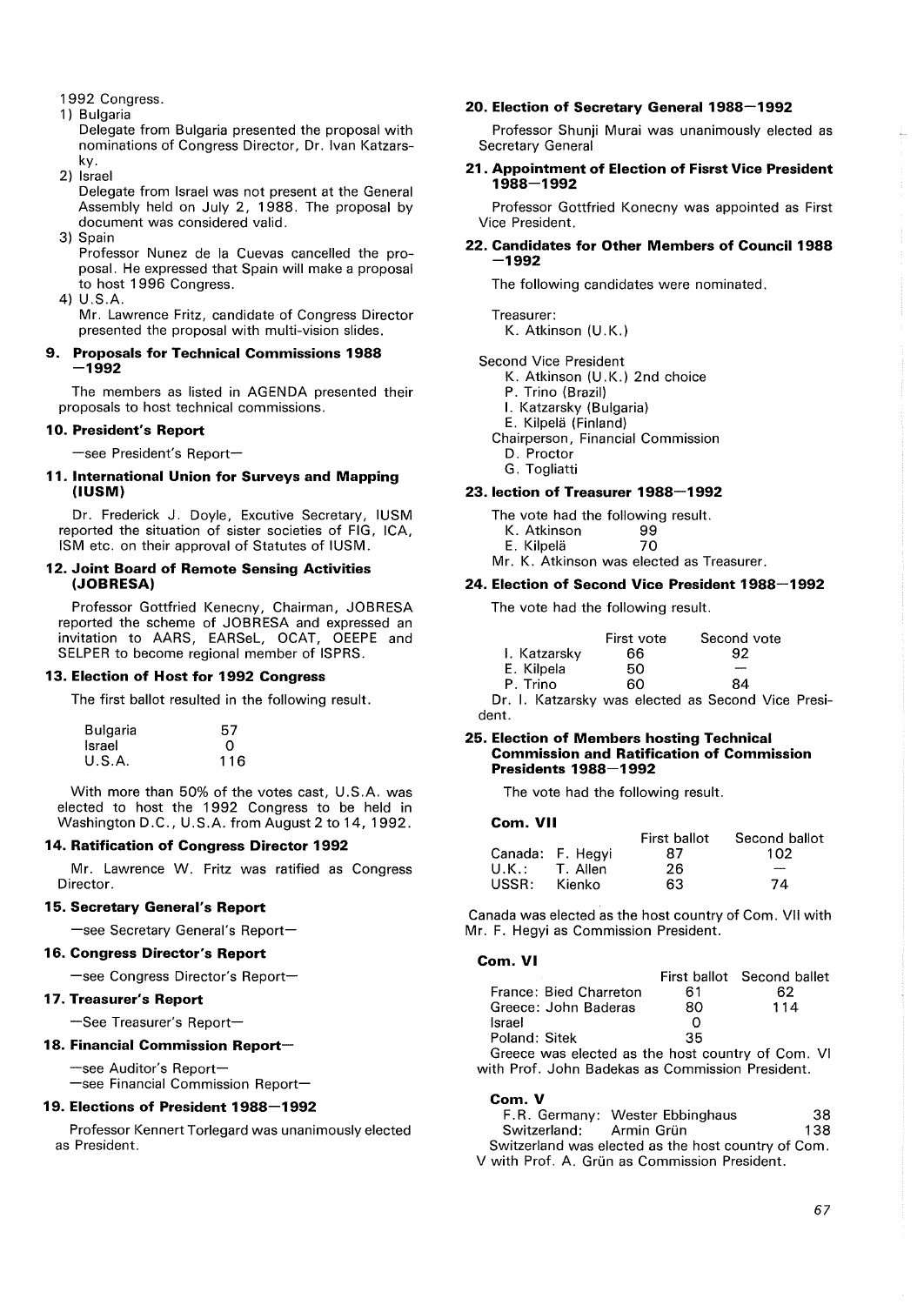## **Com IV**

Japan was elected unamimously with Mr. T. Hirai as Commission President.

#### **Com Ill**

| China: Li Deren                                   |  |  | 123 |
|---------------------------------------------------|--|--|-----|
| Italy: Mussio                                     |  |  | 53. |
| China was elected as the host country of Com. III |  |  |     |

with Prof. Li Deren as Commission President.

#### **Com. II**

GDR was elected unamimously as the host country of com. Il with Prof. K. Szangolies as Commission President.

#### **Com. I**

Brazil was elected unamimously as the host country of Com. I with Prof. M.N. Barbosa as Commission President.

#### **26. Ammendments to Statutes and Bylaws**

Prof. John Trinder, Second Vice President proposed the ammendments of Statutes and Bylaws. The new Statutes and Bylaws were approved unanimously. -see the new Statutes and Bylaws-

## **27. Member Contributions**

The president proposed the increase of annual subscription to 20% mainly due to inflation of Swiss Francs by 39% for 12 years. Although seven countries; Algeria, Brazil, Bulgaria, Egypt, GDR, Poland and USSR opposed the proposal, the General Assembly approved the proposal in favour of 40 countries.

# **28. Election of Financial Commission 1988-1992**

The following members were elected. Chairpersson: Prof. Giovanna Togliatti

| Chairpersson: | <b>Prot.</b> Glovanna Toglia |
|---------------|------------------------------|
| Members:      | Mr. Paolo C. Trino           |
|               | Prof. Einari Kilpelä         |

#### **29. Resolutions of Technical Commissions**

-see Resolutions of Technical Commissions-The general Assembly approved the Resolutions of Technical Commissions.

#### **30. Resolutions of General Assembly**

 $-$ see Resolutions of General Assembly-

#### **31. Decisions on Terms of Reference of IUSM**

The terms of reference of IUSM were unanimously approved.

#### **32. Decisions on Terms of Reference of JOBRESA**

The terms of reference of JOBRESA were unanimously approved.

Prof. John van Genderen was appointed as Executive Director of JOBRESA.

## **33. Subcommittee for Ammendments of Statutes and Bylaws**

The following persons were appointed as the members of the subcommittee.

Chairman: Prof. John Trinder {Australia) Members: Dr. Tonny Allan (U.K.) Mr. R. Gombeer {Belgium) Dr. Ivan Katzarsky (Bulgaria)

#### **34. Report on the Official Journal of ISPRS "Photogrammetria"**

Prof. Jurgen Hothmer, Editor in Chief of Photogrammetria reported the present status of Photogrammetria and requested the cooperations to members.

#### **35. Other Business**

The president requested all members to correspond good communications for updating the member list. The president closed the general Assembly and thanked all national delegates for their cooperations.

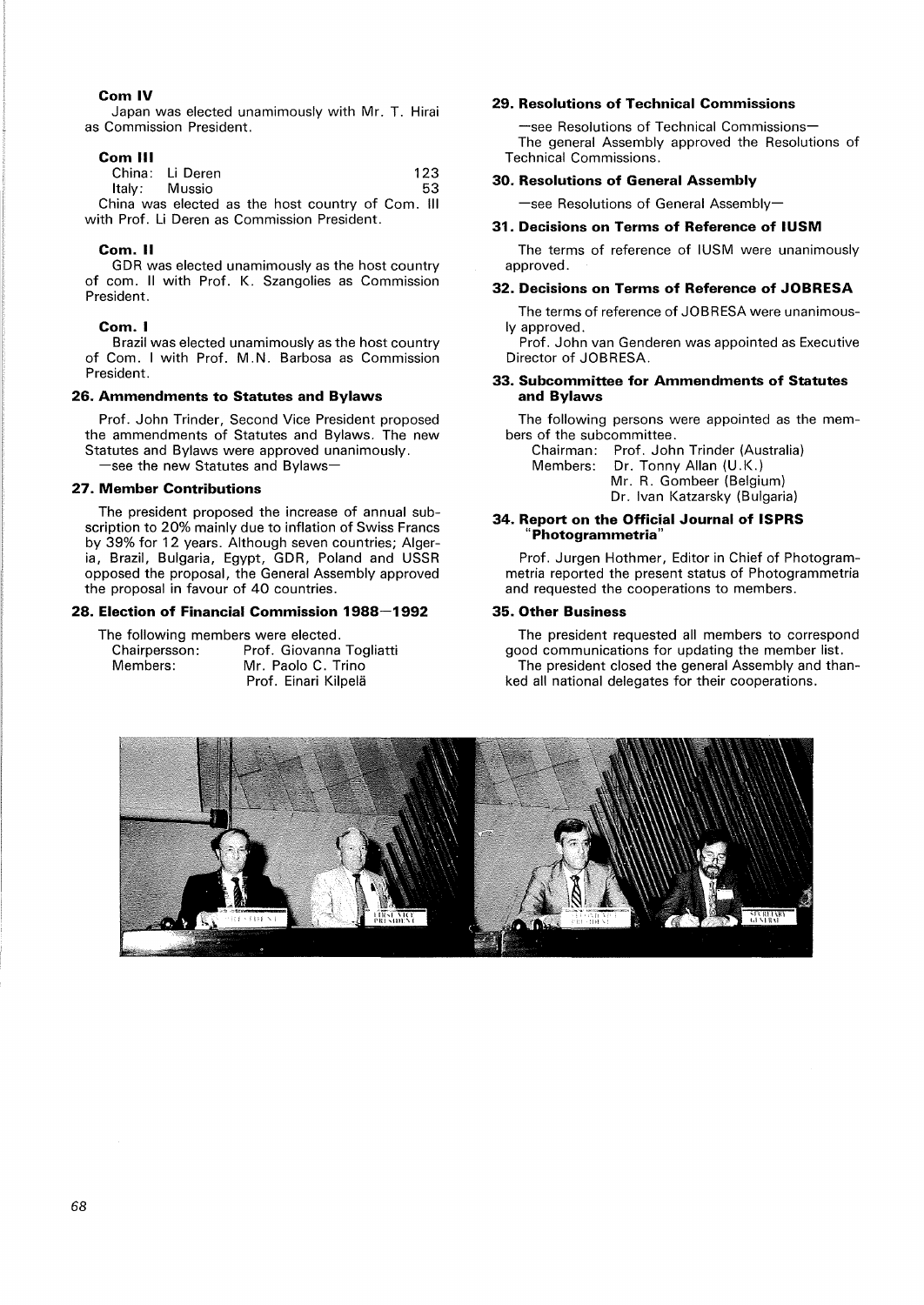## **President's Report**

*Gottfried Konecny* 

Distinguished delegates, advisors and observers.

According to our bylaw x1 . 5 the President of the Society shall

- 1) preside over the plenary sessions of the Congress, the General Assembly and the Council.
- 2) He shall coordinate the activities of the Technical Commissions and its working groups.
- 3) He shall represent the Society with international organizations and institutions of interest.
- 4) He shall communicate with member bodies.

## **1. Council**

While the Plenary Sessions and the General Assembly are part of the activities of this Congress, the Council administers the affairs of the Society between the Congresses. A first preliminary Council meeting was already arranged *during the Rio Congress,* first with the members of Council alone, and then with the elected Commission Presidents.

I asked the Commission Presidents to set up their working groups according to the resolutions passed by the Rio Congress.

Council and Commission Presidents met again in *March 1985 in Washington* to finalize the structure of working groups for the 7 technical commissions. We met at the domicile of our past President Fred Doyle for yet another reason. Fred had initiated the idea of a Union of Surveys and Mapping between the Survey Societies and we had previously at the April 1984 Council Meeting in Hannover drawn up guidelines for the creation of the Union. Representatives of the Joint Board of Survey Societies, who also came to Washington, were asked for steps to initiate the Union.

Another group of coordination, the Joint Board of Remote Sensing Activities was also discussed at the Washington Council Meeting with representatives from other remote sensing organizations.

Council gave the goahead on both ventures.

The *1986 Council Meeting* was held with the Commission Presidents in conjunction with the Symposium of Commission IV in Edinburgh. After this meeting Council retreated to the Isle of Skye for a meeting on fundamental issues of the society concerning the appropriate chnages to statutes and bylaws. In order to increase momentum in remote sensing it was suggested to introduce regional members, bearing in mind that singnificant regional remote sensing existed in Africa, Asia, Europe and Latin America.

The *April 1987 Council Meeting*, hosted by Congress Director Shunji Murai *in Kyoto,* served preparations of the 16th International Congress.

In Sept. 1987 a partial Council Meeting was held in conjunction with the Meetig of the lntercommission Working Group 1/11 in Leipzig, GDR, which among other things helped to intensify links with the members from Scoialist countries. It was a highly successful meeting also on other accounts, since it became possible through key representatives from the Sovjet Union and the German Democratic Republic to freely discuss and exchange data of Sovjet and Western satellites for scientific purposes.

In *April* 1988 Secretary General Kennert Torlegard hosted

the next Council meeting in preparation for the agenda of the 16th Congress in Stockholm.

Finally, the 3 days preceding the Congress a Council meeting was held in Kyoto, at which details of the Congress were arranged.

I have to thank all members of Council for their genuine contributions. From the Secretary General to the Congress Director, to the Vice Presidents, to the Treasurer and to the members of the Financial Commission they were all giving their best in making this a more effective and better Society.

# **2. Technical Commissions**

It has been my privilege to attend all 7 technical commission symposia:

| in May       | 1986 Commission II                          |  | in Baltimore |
|--------------|---------------------------------------------|--|--------------|
| in June      | 1986 Commission V in Ottawa                 |  |              |
| in August    | 1986 Commission III in Rovaniemi            |  |              |
| in August    | 1986 Commission VII in Enschede             |  |              |
|              | in September 1986 Commission I in Stuttgart |  |              |
| in September | 1986 Commission IV in Edinburgh             |  |              |
|              | in September 1986 Commission VI in Badagry. |  |              |

I learned a great deal about the Society during these meetings and I am truly grateful for the hospitality extended to me during these events.

While it is not possible to single out any of these symposia I would nevertheless like to mention a few highlights: The Commission II meeting assembled a most encouraging session on radar imaging. Commission V met in conjunction with the Comite Architecturale de Photogrammetrie CIPA of ICOMOS. Commission Ill organized a most successful 2 day tutorial on questions of reliability of measurement. At Commission VII JOBRESA, the Joint Board of Remote Sensing Activities was founded. The Commission I Symposium laid the roots for the significant lntercommission Working Group 1/11 meeting in Leipzig. Special tribute is due to the superhuman efforts of Commission VI President Olayinka Adekoya to conduct a first rate Symposium, the first ISPRS event in Africa, despite the resistance of her immediate superiors.

While it has not been possible to attend the meetings of all working groups, I nevertheless managed to get to a few:

- the meeting of the Commission IV WG on Applications of Mapping to Developing Countries in Delhi in March 1986
- the meeting of the lntercommission WG Ill/IV on Geographic Information Systems in Baltimore in March 1987
- the joint WG meeting on real time photogrammetry between Commissions Ill and V in Interlaken in May 1987
- the Working Group meeting on image matching of Commission Ill in Stuttgart, September 1987
- the first ISPRS meeting in an Arab country, the one on the WG on hydrology of Commission VII in Amman in October 1 987
- the organizational meeting of Commission Ill in Helsinki and Pohja in January 1988, which was very thoughtprovoking in orienting our views to the future goals of photogrammetry with applications of machine vision and robotics.

It was particularly the attendance at these working group meetings that gave me the conviction that photogram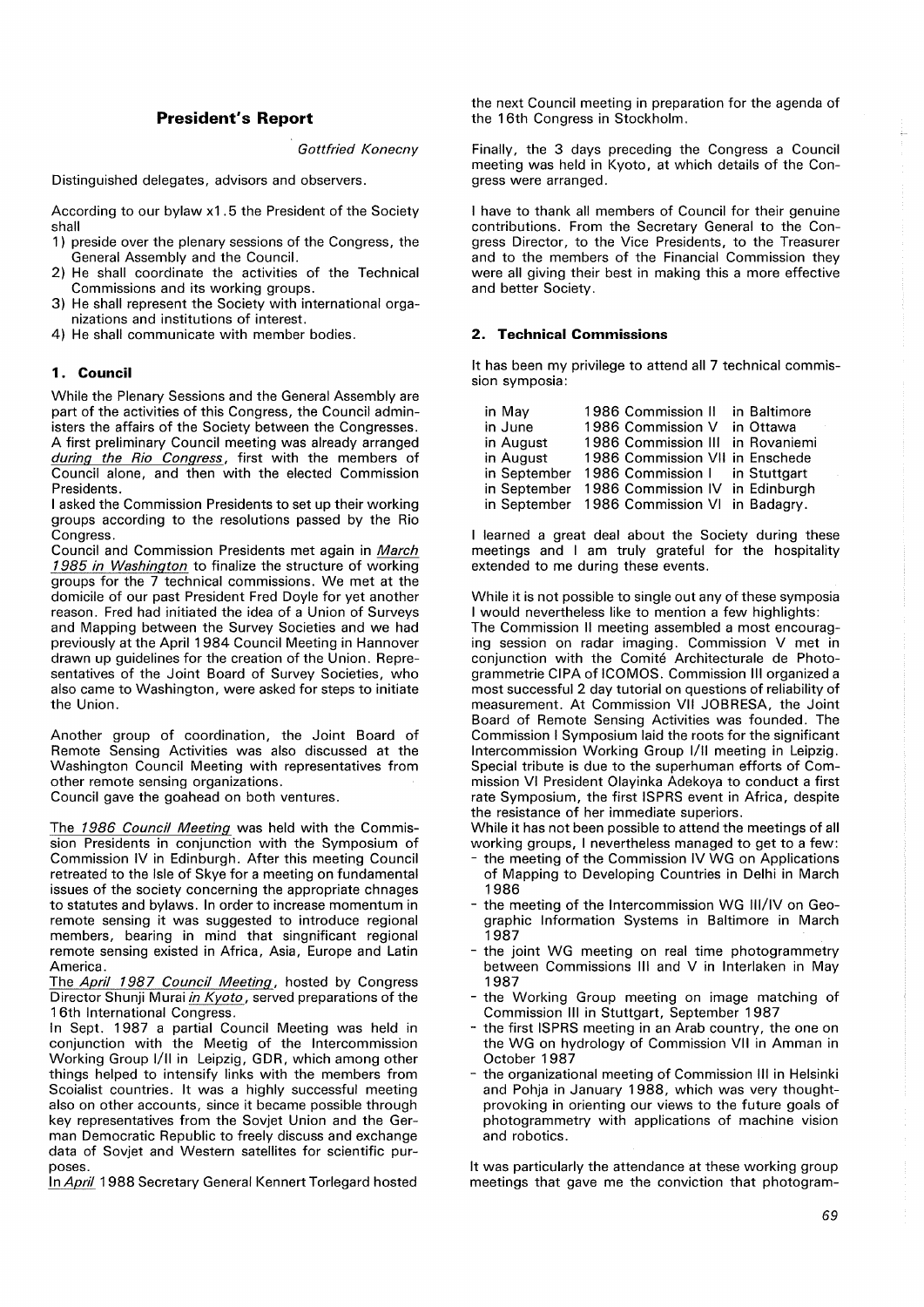metry and remote sensing are in a dynamic state of development, and that its challenges have never been so great. Being welcome at these meetings made me feel younger and conscious of the fact, that we can learn from generations in both directions.

While there has sometime doubt been expressed in the adequacy of the technical commission structure originally generated by Schermerhorn in 1948 and 1952 there has also grown my conviction that our commission structure is a sound basis for the future it we manage to organize more working groups of an intercommission structure, which are able to bring theory and application together.

# **3. Other Societies**

My primary concern has been to communicate with sister societies in the surveying and mapping field. In *September 1985* the International Union of Surveys and Mapping was formed at the Congress of the International Society of Mine Surveyors in *Harrogate.* The International Cartographic Association, and the International Federation of Surveyors joined with us to form the Union. Because the International Association of Geodesy, the International Society of Mine Surveyors, and later the International Hydrographic organization could not decide to join the Union we decided to maintain a more loose<br>contact between the survey societies in the old "Joint contact between the survey societies in the old Board of Survey Societies" .

The *Union* officers have meet in *June 1986* during the *FIG Congress* in *Toronto* and in *September 1987* during the */CA Congress* in *Morelia.* 

I had already in *August 1984* the pleasure to represent ISPRS at the previous ICA Congress in *Perth.* In attending these Congress Sessons it became evident to me that the future of photogrammetry in mapping lies in a joint approach of the Union members in the area of geographic information systems. The Union officers, that is the Secretary Generals and the Presidents of the Union members have succeeded during the past 3 years to create a framework of future cooperation. This framework must in the next congress period be filled with possibilities to bring the general assemblies of the 3 Union Societies together, while the holding of all 3 Congresses at one time would now only create confusion.

We have therefore decided in Morelia to meet again here in Kyoto to prepare for a first Union Congress involving our Council and our Commission Presidents together with those of FIG and ICA. We have an invitation to do this during a Cartography Interim Technical Congress in August 1989 in Budapest.

The Joint Board of Survey Societies which still exists to maintain contacts with those survey societies not belonging to the Union has met after *Harrogate in 1985,* in *Toronto in 1986,* and in *August 1987* during the *IUGG Congress* in *Vancouver.* We have decided to meet in Kyoto again to discuss further mutual interests.

The *Joint Board of Remote Sensing Activities* created in *August 1986* in *Enschede* decided to meet again during the Latin American Remote Sensing Symposium of the regional South American Remote Sensing Society meeting in *Bogota*, Colombia in *November* 1987. There the guiding principles of JOBRESA were adopted and we decided to meet again here in Kyoto.

The contacts made there have given me invitations to represent ISPRS at the Congress of the *International Astronautical Federation* in *October 1986* in *Innsbruck*  followed up by the representaion of the 1st Vice President at the 1987 IAF Congress in Brighton. I was also invited to the *£RIM-Symposium* in *Nairobi* in *December 1986.*  I have attended the meetings of the *Asian Association of Remote Sensing* in *October 1984* in *Kathmandu* and in *November 1986* in *Seoul.* 

The *South American Association of Remote Sensing* has invited me to their *August 1986* meeting in *Gramado.* 

Other than in scientific societies, ISPRS as nongovernmental organization of the United Nations also needs to be represented at international governmental meetings in the field of cartography as defined by the UN. In this function I represented ISPRS, like FIG and ICA did, at the UN Cartographic Conference for the America in *New York* in *February 1985,* at the UN Cartographic Conference for Africa in *Addis Ababa* in *November* 1 986 and at the UN Catographic Conference for Asia and the Pacific in *January 1987* in *Bangkok*.

# **4. Communication with Members**

Besides these Official representations at the international meetings I had a number of invitations and opportunities to be in contact with our ISPRS members:

- in 1985 at the Congress of the Argentine Society of Photogrammetry in Santa Fe
- in 1985 at the Seminar on Land Information Systems in Brisbane
- in 1985 at the celebration of the 75th ISPRS Anniversary in Vienna by the Austrian Society
- in 1 988 during a visit of the Congress facilities in Sofia with the Bulgarian Committee for Photogrammetry and Remote Sensing
- in 1985 in Canada during the Symposium of Survey Education in Fredericton
- in 1985 in Wuhan, China during the 30th Anniversary of the Technical University for Surveying and Mapping
- in 1986 in Taipei on invitation by the Taipei Society of Photogrammetry and Remote Sensing
- in 1988 in Havana, Cuba on invitation by the Cuban Committee for Photogrammetry and Remote Sensing
- in 1985 in Prague, Czechoslovakia during a remote sensing conference
- in 1985 in Paris, for a lecture to the French Society for Photogrammetry and Remote Sensing
- in 1984 and in 1986 for lectures in Leipzig and Potsdam by the Committee on Photogrammetry and Remote Sensing of the German Democratic Republic
- in 1985 by invitation to the remote sensing conference of Iraq
- in 1985 by invitation to the meeting of the Irish Society for Photogrammetry
- in 1987 on invitation to lectures by the Portuguese Society of Photogrammety
- in 1986 by invitation to the Ron Mather Memorial Lecture to the Sri Lanka Institute of Surveyors
- in 1 986 to the remote sensing conference in Sidi Bou Said, Tunis
- in 1 988 to lecture at the Turkish Society for Photogrammetry in Ankara
- in 1985 by invitation as keynote speaker to the Annual Convention of the American Society for Photogrammetry and Remote Sensing
- in 1987 to a lcturing visit by the Yugoslav Committee for Photogrammetry
- in 1986 by invitation to the First Congress of the Venezuelan Society for Photogrammetry and Remote Sensing

This looks like a long list of meetings I attended, and I wonder how I got through it all. But it was never a burden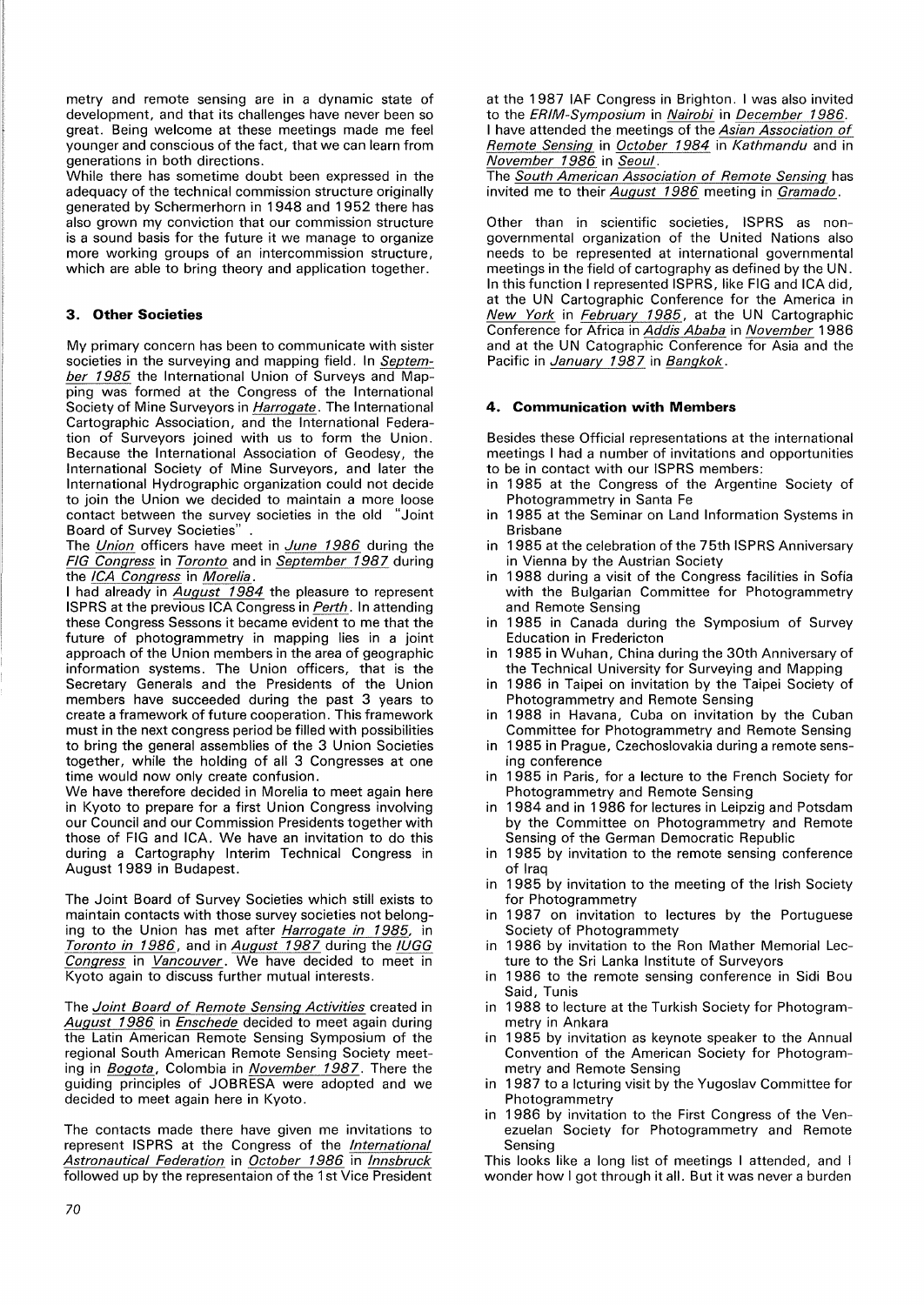because of the communicative spirit and open attitude in which I was received as officer of ISPRS.

In addition to these personal contacts there was a fair amount of correspondence. There were 560 letters written by me during the Council perod which amounted to about altogether 2. 500 individual mailings.

Another means of communication with photogrammetrists is through the media of publications. Since years *Photogrammetria* is the official journal of ISPRS. It went through ups and downs in the past, but during this council period Council decided to support Prof. Jurgen Hothmer, the new editor of Photogrammetria with an amount of 24.000 Sfr. for the period 1984 to 1988. It is to the credit of Prof. Hothmer that Photogrammetria is now in excellent shape again, and that Elsevier Publishers have now decided to support the journal with a contract between the editor on their own.

Another success has been the multi-language publication of the first volume of the History of Photogrammetry by T. Blachut and R. Burkhardt. It now appeared in the Chinese, German, Japanese and Spanish versions.

The Society also gave support to the efforts of a multilingual dictionary.

## **5. Acknowledgement of Support**

The activity just described cannot be carried out by ISPRS funds alone. In fact ISPRS has financially merely contributed a small fraction of the expenses of the President.

While the total ISPRS income during the Congress period has been in the order of about 182. 000 Sfr and the total expenditures of ISPRS have not been much above that, my total expenditures as President of ISPRS have been as follows:

| travel on ISPRS business |       | 146,000 Sfr |
|--------------------------|-------|-------------|
| postage                  |       | 8.500 Sfr   |
| telephone, telex         |       | 19.600 Sfr  |
| office supplies          |       | 1.800 Sfr   |
|                          |       |             |
|                          | total | 165.900 Sfr |

My expenditures charged to ISPRS have in turn been in the amount of

| travel  |       | 44.000 Sfr |
|---------|-------|------------|
| postage |       | 2.000 Sfr  |
|         |       |            |
|         | total | 46.000 Sfr |

The difference has been absorbed by funds of the Institute of Photogrammetry and Engineering Surveys of my University with the approval of my Minister.

In addition to that the German Research Foundation has supported me with the salary for my secretary Mrs. Gesine Boettcher. To her efficient work support I owe a great deal in the interest of the Society.

As an officer of this society for a four year period one feels like a little wheel in the evolution of the discipline we are dedicated to. It has been a great personal satisfaction to have been a part of the process.

I have many good memories of constructive work in the Council, of stimulating professional discussions with younger and older photogrammetrists and remote sensing experts around the world and I have been privileged to have developed many friendly relations. For this I am thankful to all who played a part in this.

# **The Secretary General's Report**

*Kennert Torlegard* 

Distinguished Delegates, Advisors and Observers

The fundamental responsibility of the Secretary General is to assure communications between the Council, the Technical Commissions, and the Member organizations. This requires as extensive correspondence whose magnitude may be estimated from the following statistics:

- 492 letters have been mailed. 34 of them were circulars with several attachments.
- The correspondence is kept in covers that occupy 2.4 m of book-shelf.
- The postage bills sum up to 7.660 Sfr for four vears. which is approximately 160 Sfr per month. This is 10 % more than during the previous congress period.

The Membership list has been currently up-dated and it has been circulated to the Members once a year. This list can be kept correct only with the help of the Members, and it is the basic source for communication not only between Council and Members but also for all other officers of ISPRS, other organizations, and everyone that wants to reach the world-wide photogrammetry and remote sensing community.

A brochure of 20 pages presenting the ISPRS has been printed and distributed. The brochure also gives names and addresses of Council, Financial Commission, Technical Commission Presidents and Secretaries, and Chairmen and Secretaries of all working groups. This brochure is intended for use both within ISPRS and when we present the Society to others. For this later reason I have also made a list of 63 scientific and/or professional journals to which three press releases were sent. The list of "Availability of ISPRS publications" has been revised three times, among others with the new Volumes of ISPRS Archives and other proceedings that originate from meetings organized by ISPRS Commissions and Working Groups. Statutes and Bylaws have been printed in the three official languages of the Society and circulated to Members and officers of commissions and working groups.

It is also the responsibility of the Secretary General to prepare the agenda and the minutes of all Council Meetings, which are required by Statutes to be held at least once a year. Council has held 6 meetings: 1984 in Rio de Janeiro, Brasil during the previous Congress, 1985 in Washington DC, USA, 1986 on the Isle of Skye, Scotland, 1987 in Kyoto, Japan, 1988 in Stockholm, Sweden, and 1988 in Kyoto again, now immediately before this Congress. For each of these meetings the Secretary General assembled the documentation for the items on the agenda, kept the records during the meetings, and prepared the final minutes and a list of actions to be taken by Council after the meeting. The minutes have been circulated to the Members. The full documentation of each meeting is approximately 6 cm thick in DIN A4 format. The Action list has 174 items for the 4 year period.

A most important part of the Secretary General's respon-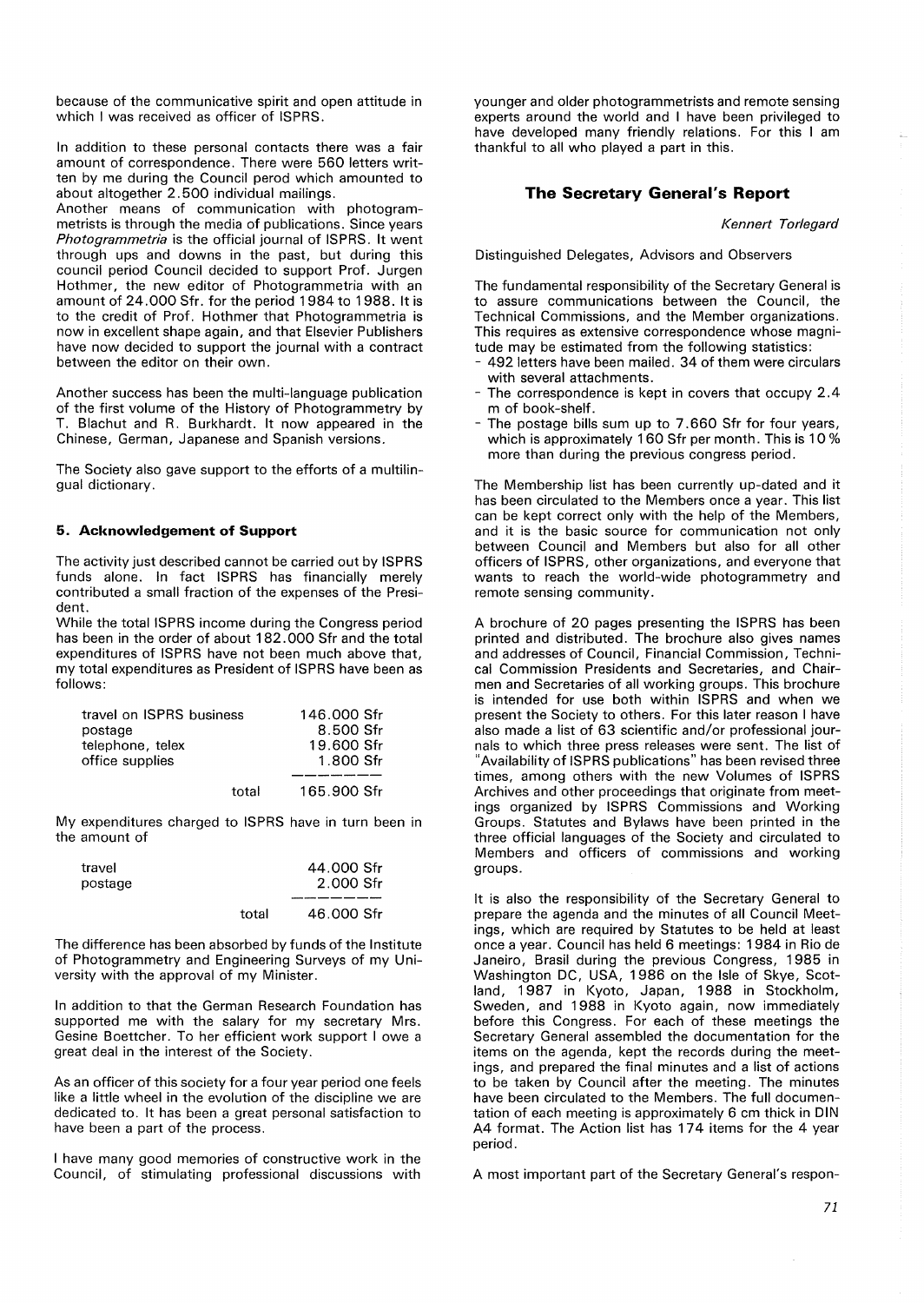sibility concerning Membership is to solicit new Members. 78 invitations to Membership have been distributed to countries that are not represented in the Society. Since last Congress two new Members were admitted through mail vote, Nepal and Venezuela. At this General Assembly 4 Members are admitted: Kenya, Malawi, Mongolia, and the United Arab Emirates. There are now 79 Members.

The contacts with the Sustaining Members were maintained and two meetings were held, one in Washington DC, USA 1985, and another in Toronto, Canada 1 986. A third meeting was planned but had to be cancelled. Some 80 invitations to Sustaining Membership were distributed without any positive effect. Three Sustaining Members have left and there remain now 30.

Council has discussed the Membership in general terms. The role of Sustaining Members will be slightly changed, and a new type, Regional Members, is proposed by Council to be introduced.

Council has had three meetings with the seven Technical Commission President: Washington DC USA 1985, Edinburgh Scotland 1986, and Stockholm Sweden 1988. It has been my duty to take records of the deliberations and to prepare the minutes of these meetings. It is generally recognized that these meetings play an important role in the efficiency and performance of the Society's activities.

Two major events of importance for the work of ISPRS as an international organization have taken place during the past four years. The first is the establishment of the International Union of Surveys and Mapping. I have together with the President represented the Society at the board meetings in Harrogate England 1985 when the Union was founded, in Toronto Canada 1986, in Morelia Mexico 1987, and now here in Kyoto Japan 1988. The other important event is the formation of the Joint Board of Remote Sensing Activities (JOBRESA), which took place in Enschede, The Netherlands 1986 in conjunction with the Commission VII symposium.

Also here I made records and prepared the minutes of the meeting. Further I have represented the Society in the Joint Board of the Sister Societies at its meetings in Harrogate England 1985 and Toronto Canada 1986.

I have had the pleasure to participate in a number of the technical-scientific meetings organized by ISPRS during the past congress period. I attended 6 of the 7 Technical Commission Symposia, I was at the Industrial Surveying Conferecne in London, in Leipzig at the lntercommission Space Photography Conference arranged by Klaus Szangolies, I attended the joint Working Group Conference on Fast Processing of Photogrammetric Data in Interlaken arranged by Armin Grüen, and I participated in the Commission Ill Board meeting and seminar in Helsinki arranged by Einari Kilpela.

I have also been invited to visit Member organizations and to give lectures. I was lecturing in London, England, I participated in the celebration of the 75th anniversary of ISPRS in Vienna, Austria, I was invited to give the keynote address, and I presented papers at the Symposium on the Applications of Close Range Photogrammetry in Melbourne, Australia, I lectured in Sydney in conjunction with that, and I was invited by the Bulgrarian Society to be informed about the congress facilities in Sofia, and I also gave lectures there.

All in all I have represented the Society at 40 different occasions.

When I accepted to be nominated and elected as Secretary General four years ago, I may have underestimated the work that I took on my shoulders. I have used 43. 665 Sfr of ISPRS money for the office of the Secretary General, and in addition I have estimated that the Swedish government through my department and other channels has supported the Society with an amount of some 190. 000 Sfr, the salary of a half time secretary included. In addition I have used 25-30 % of my time for ISPRS.

However, it has been worth it in all respects. The direct access to organizations and individuals working with photogrammetry and remote sensing all over the world is of the greatest importance fora university department like mine. The personal contacts and the early information on research and development conducted in governmental agencies, private companies and other universities has a value that hardly can be counted in Swiss, Swedish or any other currency. In addition I have got many new personal friends during the past four years, and I have had so many stimulating experiences which all have given me a wider perspective on the role and importance of international cooperation. This is the main revenue for the Secretary General.

Mr President, it has been an honour, it has been very stimulating, it has often been hard work, and it has sometimes even been a great pleasure to serve as Secretary General under your leadership.

Thank you for your attention.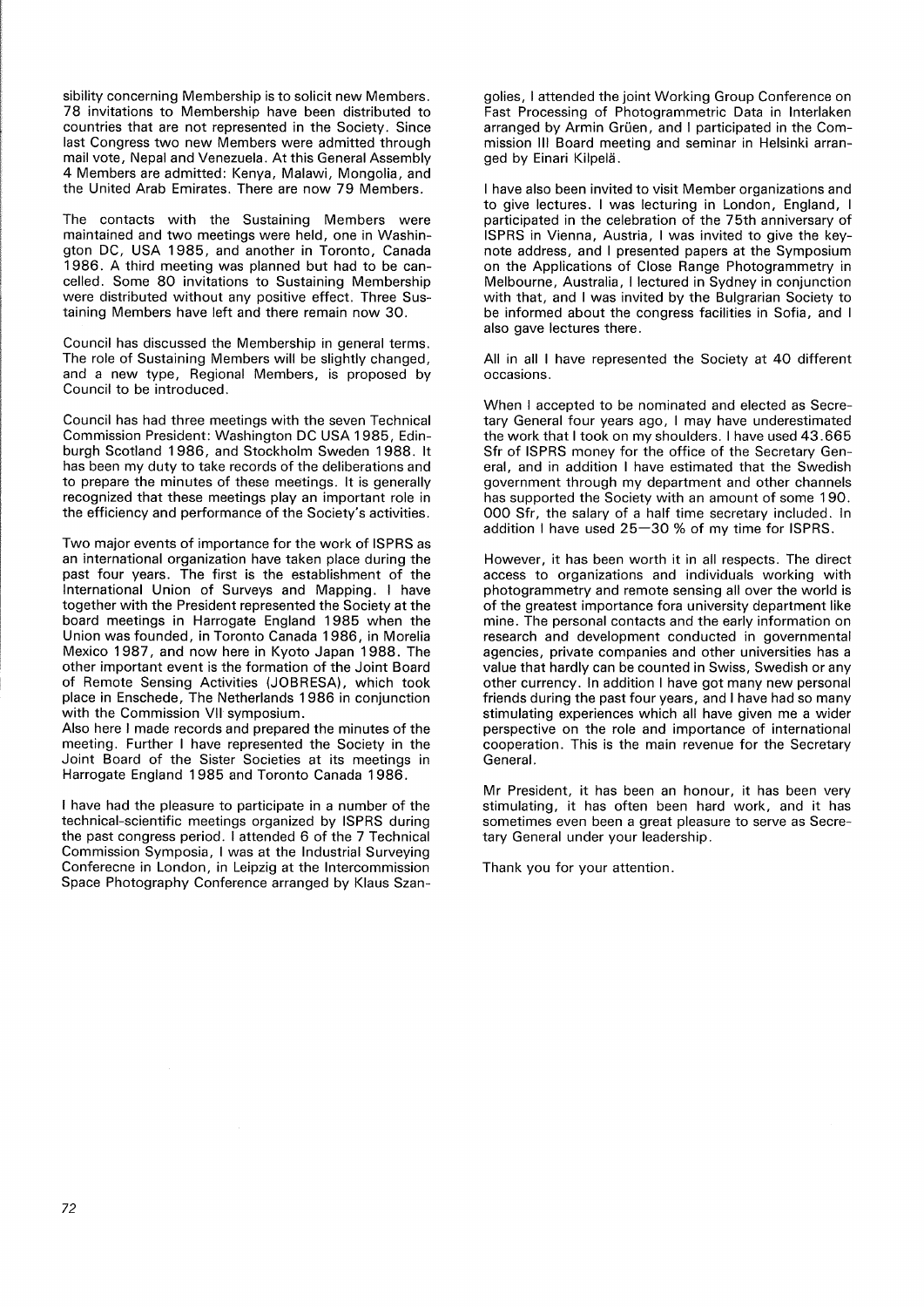# **Congress Director's Report**

Shunji Murai

# **1. INTRODUCTION**

lmmedietly after Japan was entrusted with the host country of the 16th ISPRS Congress at Rio de Janeiro Congress in 1984, the Organizing Committee was established under the Japan Society of Photogrammetry and Remote Sensing and started to work for ISPRS Kyoto Congress.

Kyoto International Conference Hall (KICH) has the best facilities in Japan for the Congress with the functions of conference and exhibition.

The following difficulties existed for the organization of the Congress.

- 1) Japanese Yen raised up two times against US Dollar during the past four years, which confused the entimation of the number of participants.
- 2) the secretarial works were not done in Kyoto but in Tokyo because Kyoto is not the center of photogrammetry and remote sensing.
- 3) The budget had to depend mainly on donation from industries because subsidy was not given by the Government.
- 4) More than 1,000 abstracts, the biggest number in the history of ISPRS were submitted. This number resulted in the tremendous secretarial works in organizing the final program.

#### **2. VENUE**

KICH has various types of conference rooms as well as the Event Hall for commercial exhibition. Three rooms were selected for three parallel sessions as well asu room for special sessions. Fifty two booths were prepared for each poster session and fifty seven booths for scientific exhibition.

Kyoto has sufficient number of hotel rooms in various parts of the city. The Organizing Committee has succeeded in contracting the special discount rate of hotel rooms for the participants through Japan Travel Bureau.

#### **3. BUDGET**

The total budget is roughly 200 million Yen including all.

INCOME

|    |                             |             | unit: million Yen                              |
|----|-----------------------------|-------------|------------------------------------------------|
|    |                             |             | 1) Registration 52.965 1,006 pax. 132 students |
|    | fees                        |             | and seniors, 143 acc.                          |
|    |                             |             | persons                                        |
|    |                             |             | 2) Commercial 85.639 about 2,000 sp. m         |
|    | Exhibition                  |             |                                                |
|    | 3) JSPRS Fund 39.184        |             |                                                |
|    | 4) Archives                 | 15.158      |                                                |
|    | 5) Donation 30.850 tax free |             |                                                |
|    | 6) Grant                    |             | 4.000 Commemorative                            |
|    |                             |             | Association for World                          |
|    |                             |             | Exposition                                     |
| 7) | Miscellaneous               |             |                                                |
|    |                             | 7.681       |                                                |
|    | Total                       | 235.478.845 |                                                |

 $\ddot{\phantom{a}}$ 

# EXPENDITURE<br>1) Preparation

- 30.580 man power, postage, print
- 2) Conference 124.866 room rent, proceedings,<br>expense isterpreters, arbeiters isterpreters, arbeiters
- 3) Social events 16.826 parties
- 4) Post Confer- 11.690

|  | ence affairs |  |
|--|--------------|--|
|  |              |  |

| 5) Future int.<br>activities | 8.270   |  |
|------------------------------|---------|--|
| Total                        | 192.288 |  |

Balance 43.245 will be used for ISPRS

## **4. PREPARATION**

The first announcement was issued in May, 1985 and the second crcular was issued in April, 1987. In the meanwhile, an advertizing pamphlet was distributed at the interim symposium of technical commissions. About 5. 000 copies of each document were mailed to the potential participants.

In order to improve the technical session, Manual of Presentation was published under cooperation with Technical Commission Presidents and Working Group Chairmen and distributed to the speakers and poster presenters.

Program Committee adopted a personal computer system for the management of participants, technical papers. exhibitors and so on. The software was developed by a volunteering team of JSPRS.

#### **5. REGISTRATION**

Up to June 21, 1988, 10 days before the congress, 977 participants were registered from 71 countries : in addition 1 25 accompanying persons, 620 exhibitors and 4,227 visitors.

The following persons registered finally.

|                                   | As of June 21 As of July 10 |       |
|-----------------------------------|-----------------------------|-------|
| Full participants                 | 977                         | 1214  |
| Senior over 65 years old          | 36                          | 49    |
| Students                          | 51                          | 81    |
| Invited persons                   | 41                          | 39    |
| Accompanying persons              | 125                         | 174   |
| Exhibitors                        | 620                         | 749   |
| Total participants                | 1,722                       | 2,137 |
| Visitors to Commercial Exhibition |                             | 2,849 |
| One day participants              |                             | 548   |
| Countries represented             | 73                          |       |

#### **6. PAPERS**

1 .050 abstracts were received finally and 761 full papers were printed.

| Abstracts                            | 1.050 |
|--------------------------------------|-------|
| Full papers presented up to March 31 | 410   |
| Late papers presented up to May 31   | 344   |
| Total of full papers printed         | 761   |

The papers with respect to Technical Commission were an follows.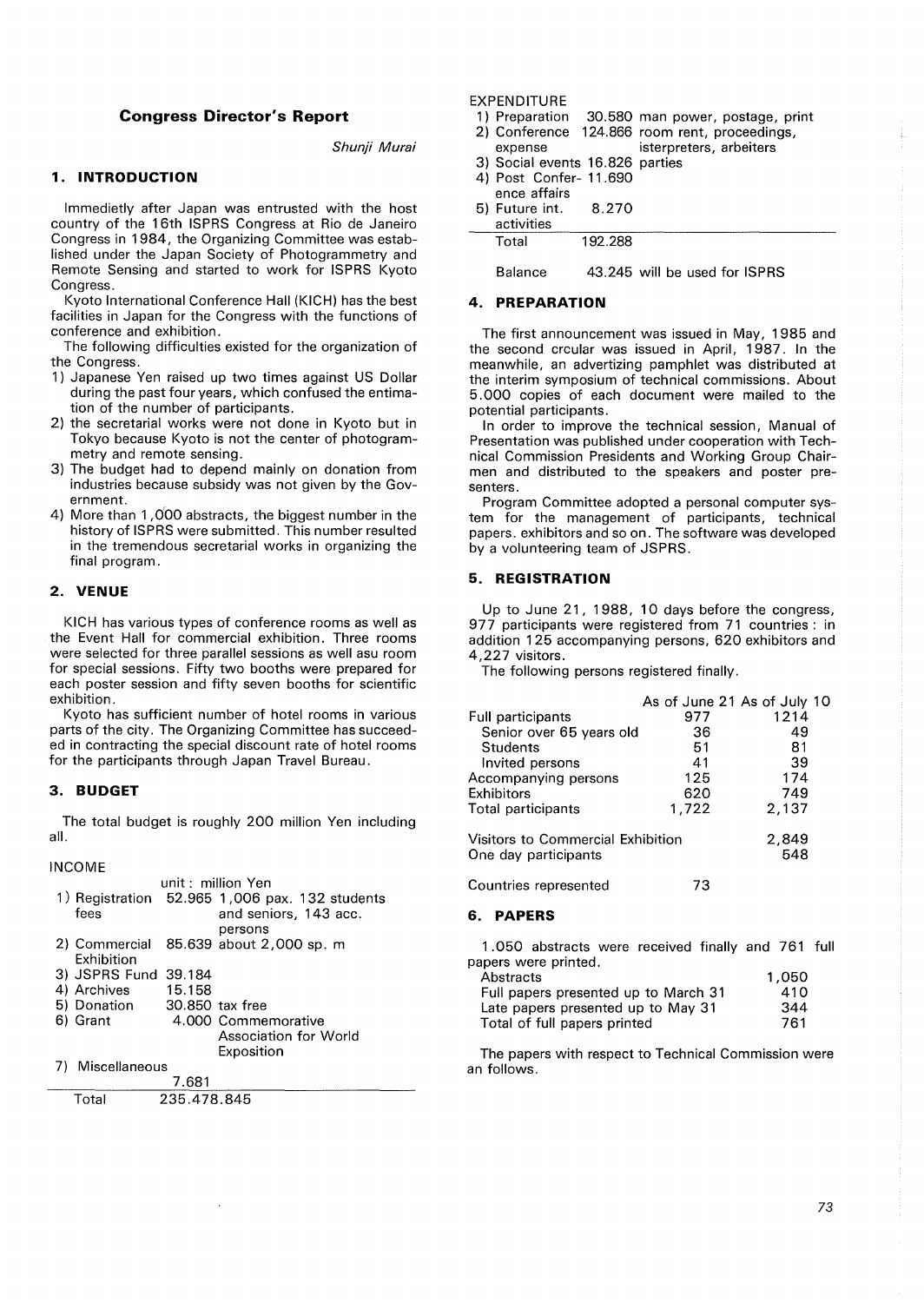|            | Abstracts | Full papers Full papers<br>31 | up to March up to May31 | Total |
|------------|-----------|-------------------------------|-------------------------|-------|
| Com. I     | 68        | 19                            | 26                      | 45    |
| Com. II    | 142       | 52                            | 53                      | 105   |
| Com. III   | 183       | 88                            | 64                      | 152   |
| Com. IV    | 106       | 39                            | 42                      | 81    |
| Com. V     | 152       | 77                            | 43                      | 120   |
| Com. VI    | 40        | 20                            | 11                      | 31    |
| Com. VII   | 283       | 86                            | 90                      | 176   |
| IC. I/II   | 15        | 4                             |                         | 11    |
| IC. III/IV | 61        | 32                            | 8                       | 40    |
| Total      | 1.050     | 417                           | 344                     | 761   |

# **7. ARCHIVES**

Archives of the 1603 ISPRS Congress have been organized in two parts.

Part A: Volume 27 Part A

containing the proceedings of the Congress and General Assemblies.

Part B: Volume 27 Part B

containing the invited and presented papers submitted and approved for publication by the Technical Commission Presidents.

Archives of Part B were printed in the following volumes.

| Com.     | Volume No.                      | No.of papers |
|----------|---------------------------------|--------------|
|          |                                 | (pages)      |
| Com. I   | Vol. 27 Part B1                 | 19 ( 172)    |
| Com. II  | <b>Vol. 27 Part B2</b>          | 56 ( 511)    |
| Com. III | Vol. 27 Part B3                 | 88 (864)     |
| Com. IV  | <b>Vol. 27 Part B4</b>          | 71 (645)     |
| Com. V   | <b>Vol. 27 Part B5</b>          | 77 ( 723)    |
| Com. VI  | <b>Vol. 27 Part B6</b>          | 20 ( 152)    |
| Com. VII | Vol. 27 Part B7                 | 86 (792)     |
|          | Supplement (1) Vol. 27 Part B8  | 78 (768)     |
|          | Supplement (2) Vol. 27 Part B9  | 78 ( 676)    |
|          | Supplement (3) Vol. 27 Part B10 | 111 (978)    |
|          | Supplement (4) Vol. 27 Part B11 | 77 ( 793)    |
| Total    |                                 | 761 (7075)   |

## **8. TECHNICAL SESSIONS**

Fifty nine technical sessions in oral presentation were organized in parallel in three lecture rooms during nine days. Twelve poster sessions with 52 poster booths capacity were organized. The planned number of technical sessions and poster sessions as of June 21, 1988 was as follows.

|                   | Techndcal | sessions   | Poster   | sessions   |
|-------------------|-----------|------------|----------|------------|
|                   | sessions  | papers     | sessions | papers     |
| Com. I            | 6         | 40         | 3        | 21         |
| Com. II           | 9         | 47         |          | 78         |
| Com. III          | 8         | 38         | 9        | 93         |
| Com. IV           | 6         | 36         | 4        | 65         |
| Com. V            | 8         | 44         | 6        | 102        |
| Com. VI           | 5         | 28         | 4        | 12         |
| Com. VII          | 11        | 54         | 11       | 212        |
| IC. 1/II          | 2         | 11         | 2        | 4          |
| IC. III/IV        | 2         | 11         | 5        | 36         |
| JS. I/II/VII      |           | 6          |          |            |
| JS. IIKIIIKV      |           | 5          |          |            |
| Total (planned)   | 59        | 320        | 51       | 623        |
| Total (presented) |           | 285(89.1%) |          | 381(61.2%) |
|                   |           |            |          |            |

#### **9. SPECIAL SESSIONS / SPECIAL EVENTS**

Seven special sessions were organized at Room D on July 3, 4, 6 and 7 and four day Personal Computer Shows were organized at Room F on July 6, 7, 8 and 9. Interpretation Hiking Course around KICH was planned

with SPOT Satellite image on July 6, 7 and 8.

Joint Sessions of IUFRO and Commission VII on forestry were organized at Room I on July 6 and 7.

Following the scientific exhibition between July 1 and 6, Map Exhibition was planned under the sponsorship of Geographic Survey Institute, Ministry of Construction at Room 109 and 510 on July 8, 9 and 10, in which the history of mapping in Japan and modern technologies were introduced.

# **10. SCIENTIFIC EXHIBITION**

Fifty seven booths were registered for 27 countries or research groups.

Countries: Argentina, Australia, Brazil. Bulgaria, Canada, China, China Taipei. Czechoslovakia, Ethiopia, Finland, France, G. D. R., Italy, Kuwait, The Netherlands, Norway, Poland, Spain, Switzerland, Thailand. U. K., USA. USSR

Organizations: Photogrammetria, OEEPE, WG 111/4, FIG Finland

# **11. COMMERCIAL EXHIBITION**

Sixty five industries and organizations applied the Commercial Exhibition with the total sold exhibit area of 1978. 2 square meters.

|                              | sq.m  |
|------------------------------|-------|
| 1. Abe Sekkei Inc.           | 16.0  |
| 2. Adam Technology           | 10.0  |
| 3. Aerial Hiei Co., Ltd.     | 4.3   |
| 4. Aero Asahi Corp.          | 24.0  |
| 5. Agusta S. P. A            | 60.0  |
| 6. Asia Air Survey co.       | 32.0  |
| 7. ASPRS                     | 25.0  |
| 8. Cambridge Instrument      | 48.0  |
| 9. Carl Zeiss Oberkochen     | 49.0  |
| 10. Carl Zeiss Jena          | 80.0  |
| <b>11. CNES</b>              | 120.0 |
| 12. Dainippon Screen         | 12.8  |
| 13. Eastman Kodac Co.        | 128.0 |
| 14. EOSAT                    | 36.0  |
| 15. ERSDAC                   | 6.4   |
| 16. Finnmap OY               | 18.0  |
| 17. G. D. T. A               | 6.4   |
| 18. Galileo Siscam           | 96.0  |
| 19. Germs of Cambridge       | 12.8  |
| 20. Hasselblad Engz          | 16.0  |
| 21. Image & Measurement      | 6.4   |
| 22. Inpho GMBH               | 16.0  |
| 23. Intergraph Corp.         | 72.0  |
| 24. JEC Co. Ltd.             | 96.0  |
| 25. K & M/Caterp. Mitsubishi | 12.0  |
| 26. Kern & Co., Ltd.         | 49.0  |
| 27. Kimoto & Co., Ltd.       | 72.0  |
| 28. Kokusai Kogyo Co.        | 30.0  |
| 29. MacDonald Dettwiler      | 75.0  |
| 30. Marubun Corp.            | 16.0  |
| 31. Medas Co Ltd.            | 4.3   |
| 32. Mitsubishi Electric      | 24.0  |
| 33. Mitsui P. C. Industry    | 6.4   |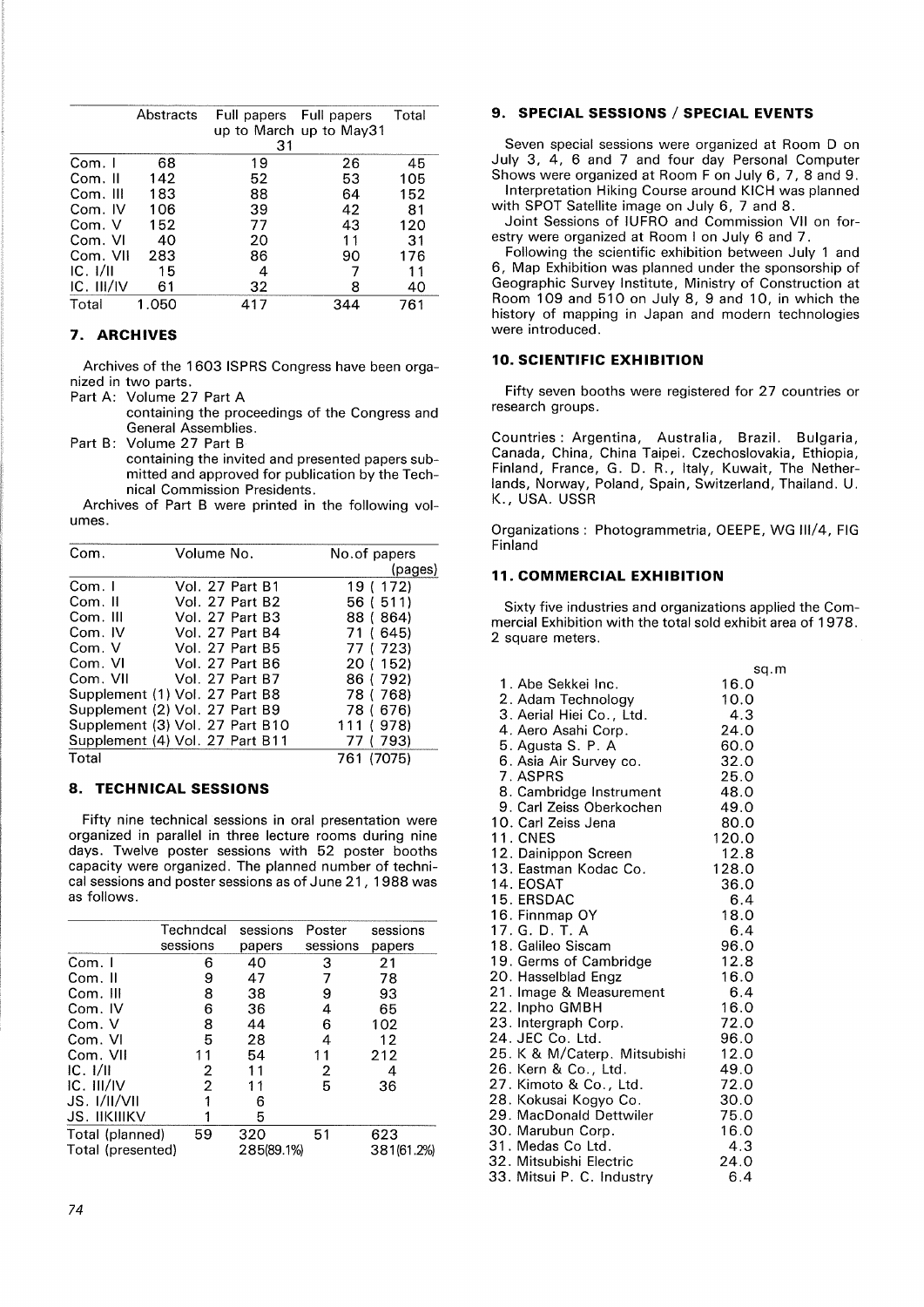|                             | sq.m |
|-----------------------------|------|
| 34. Mitsui Zosen Systems    | 36.0 |
| 35. Mizoguchi MFG, CO., LTD | 12.8 |
| 36. Mutoh Industry          | 16.0 |
| 37. N. C. M. Co.            | 6.4  |
| 38. NASDA                   | 12.8 |
| 39. NEC Corp.               | 12.8 |
| 40. NEXUS Inc.              | 18.0 |
| 41. Nihon Binary Co.        | 6,4  |
| 42. Nihon Computer Graph.   | 49.0 |
| 43. NIKON Corp.             | 32.0 |
| 44. Nissho Iwai Corp.       | 16.0 |
| 45. Opto Research           | 6.4  |
| 46. PASCO Corp              | 76.0 |
| 47. Photron                 | 6.4  |
| 48. QASCO Analytical Sys.   | 12.0 |
| 49. RESTEC                  | 12.8 |
| 50. Shimizu Corp/Core Co.   | 6.4  |
| 51. Sokkisha Co.            | 32.0 |
| 52. SPOT Image              | 42.0 |
| 53. Sumisho Eloctronic      | 32.0 |
| 54. Swedish Space Corp.     | 10.4 |
| 55. Teragon Context         | 6.4  |
| 56. Tokyo Optical Co.       | 42.0 |
| 57. Toshiba Co.             | 6.4  |
| <b>58. TRIC</b>             | 18.0 |
| 59. Trinble Navigation      | 18.0 |
| 60. Uchida Yoko/Seikosha    | 49.0 |
| 61. Weather News            | 18.0 |
| 62. WILD Heerburg           | 49.0 |
| 63. EUROSENSE               | 13.0 |
| 64. SEP                     | 24.0 |
| 65. NTT                     | 16.0 |
|                             |      |

## **12. TECHNICAL TOURS**

Nine technical tours in and around Kyoto were arranged and two tours were cancelled. Eigth tours in Tokyo Area were arranged and two were cancelled.

## **13. ACCOMPANYING PERSON'S PROGRAM**

A lunch party, a flower arrangement demonstration, a corner of accompanying persons, LOOK KYOTO and other programs were arranged for accompanying persons.

# **14. SOCIAL EVENTS**

Exhibitor's Party, Welcome Party, Beer Party, Yakitori Party and Sayonara Party were organized. Dinner Party only for National Delegates was organized on July 3. At the Opening Ceremony and these parties, Japanese traditional culture shows were demonstrated.

#### **15. CONCLUSION**

In conclusion of my report, I would like to thank all those who have contributed to the preparation of the ISPRS Kyoto Congress.

Especially I want to extend my appreciation to the Council Members, Technical Commission Presidents, Working Group Chairmen, Members of Organizing Committee and Exhibitors who have helped me to organize a fruitful congress.

# **Treasurer' Report**

*Giovanna Togliatti* 

Distinguished Delegates and Advisors

Before I presedt the Financial Report to this General Assembly, I would like to make some comments on the work that I have been doing during the past four years.

1. The accounts held by Prof. Jerie in Netherland have been closed only in February 1988, mainly because the transition period necessary to make all members aware that there is a new Treasurer, a new bank and a new account, proved to be very long. This is why the detailed statement on the transactions that have taken place since the Rio Congress shows small figures that still refer to the Past-Treasurer administration.

This inconvenience suggests that the present bank account, kept in Lugano, in Swiss Francs, should not be changed, regardless of the nationality of the future Treasurer. Apart from the fact that the "Union des Banques Suisses" is a very large bank and has branches in many countries, today the operations are easily carried out by mail, fax, etc. The continuity would facilitate the payments from several members who very often keep the old address in their file and therefore send money to the wrong person in the wrong place. If this suggestion is followed, the handover between Treasurers would only consist in changing the address to which the bank sends the statements, without the members being even slightly concerned.

2. Major troubles come from the fact that the membership fees are paid on a calender year basis, whereas : a) Theasurer handovers normally take place during the summer after the Congress, b) the yearly accounting usually coincides with the Council meetings, i. e. goes from spring to spring, and c) the accounts are sent to the auditors on March 31st prior to the Congress.

This overlapping makes it impossible to have a proper evaluation of the financial situation of the Society at any time. And even the balance sheets enclosed to this report are incorrect since members are entitled to pay 1 988 fees until next December -

For the above reasons, I have asked the 2nd Vice President to prepare and submit for your approval modifications to Bylaws Xl-I0, XV, so that the fiscal year be defined in such a way that no ambiguity migth hinder the proper keeping of the accounts.

3. One more inconsistency comes from the fact that, should the past Treasurer become chairman of the Financial Commission as it has already happened in the past, the same person will be acting within two different and contradictory roles at the same time, during the handover period between Treasurers. In order to clarify this point, as well and to prevent long handover periods between Treasurers, I have asked for further modifications of Bylaw Xl-I0 and **XIV.** 

These vagueness in the regulations dealing with the financial affairs have been thoroughly discussed with the financial Commission and the modifications, suggested by experience, reflect their comments as well, and have obtained their approval.

4. In spite of repeated memos, some members keep paying fees by sending checks to the Treasures or to some other official, in their home currency. Some of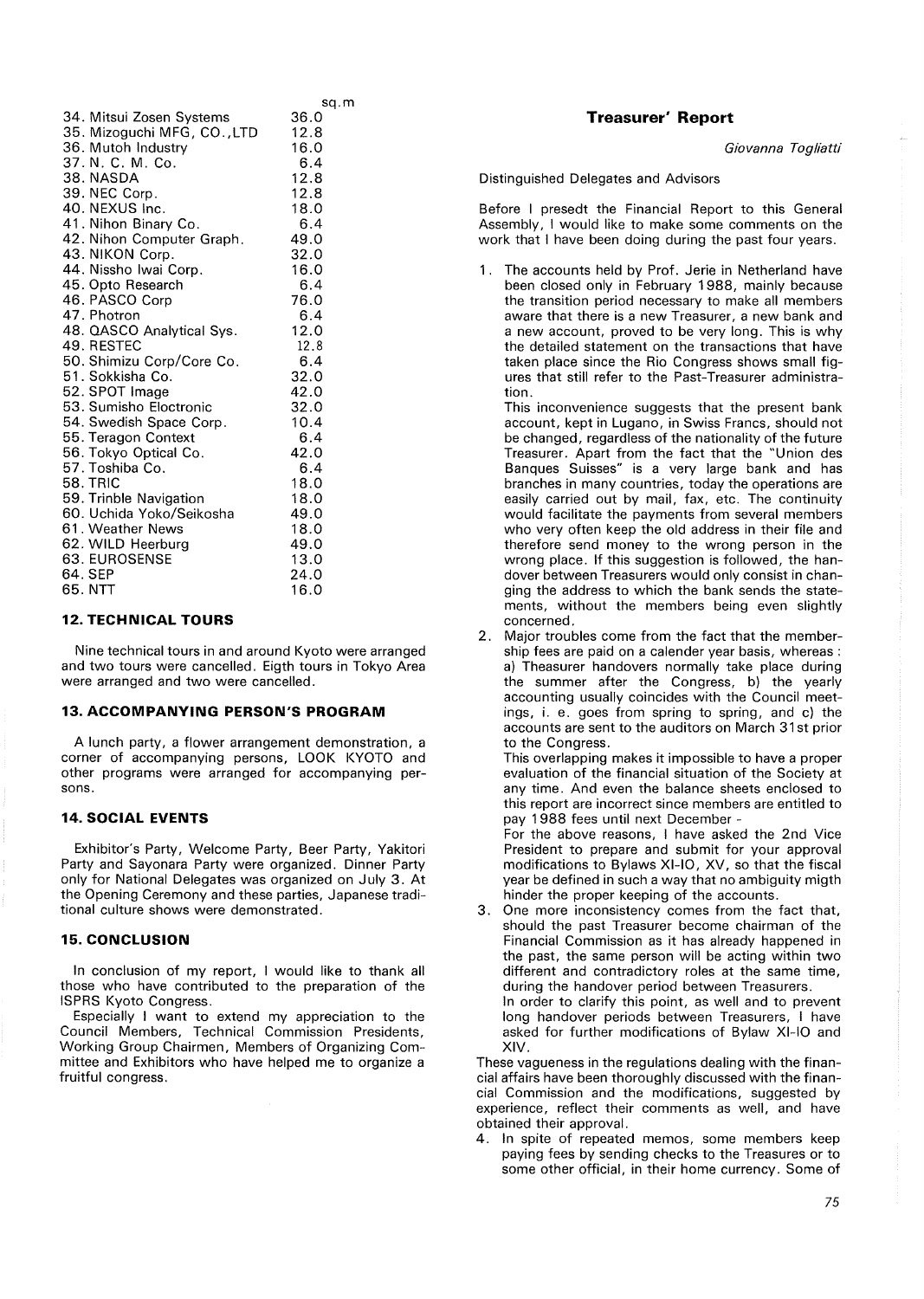them are fully justified by the local regulations that do not allow any other procedure, but all the others should try to remember that checks transferred by mail are liable to get lost, and that variable exchange rates give variable final amounts in Swiss France.

5. The two enclosed tables summarize the contents of all the reports which have been presented by the Treasurer to the Council and Financial Commission on the following dates :

| June   |       | 21st. 1985 |
|--------|-------|------------|
| June   | 30th. | 1986       |
| March  | 31st. | 1987       |
| Dec. . | 31st. | 1987       |
| March  | 31st. | 1988       |

They account for all the transactions which have taken place during the 1984-88 period and for the present financial situation.

Three months have elapsed after the auditing of the accounts, and it seems advisable to inform the audience that the UNOFFICIAL updated situation is substantially the same, because the incoming fees have evened out the expenses.

The rather healthy conditions of the finances should not make people forget that *most* of the expenses by Council and officials have been borne by the parent organizations. The largest has been paid by the Institute for Photogrammetry of the Technical University of Hannover, Immediately followed by the Royal Technical University of Stockholm, then the Japan Society for Photogrammetry and Remote Sensing and, with smaller variable amounts, by all other institutes concerned.

The Treasurer wishes to thank the members of the F. C. for their cooperation and particularly mention the work of Dr. Proctor whose advice has often been precious.

|                                                                                        |                                  | <b>INCOME</b>                      |  | March 31st, 1988 |           |  |
|----------------------------------------------------------------------------------------|----------------------------------|------------------------------------|--|------------------|-----------|--|
| <b>Members Fees</b><br><b>National Members</b><br><b>Sustaining Members</b>            |                                  | 130,213.35<br>40,339.60            |  | 170,552.95       |           |  |
| Investment Income<br><b>Intesest Received</b><br>less depreciation on Bonds - 1,798.15 |                                  | 23.995.27                          |  | 192,750.07       | 22,197.12 |  |
| EXPENDITURE                                                                            |                                  |                                    |  |                  |           |  |
| Travel<br>(Hotel and travel<br>expenses of Council<br>and Officials                    |                                  | 122,019.62                         |  |                  |           |  |
| Less Reimbursements<br>Skye Council<br>Fagundes (Hannover)                             |                                  | 1,807.15<br>1,797.39<br>118,415.08 |  |                  | 3,604.54  |  |
| Administration(Stationery, postage,<br>printing, audit, etc)                           |                                  |                                    |  |                  | 39,457.28 |  |
| Photogrammetria to Hothmer 24,181.00                                                   | to Elsevier                      | 652.95                             |  |                  | 24,833.95 |  |
| <b>Expenses of Multi-Lingual Dictionary</b>                                            |                                  |                                    |  |                  | 1,277.19  |  |
| Subscription to                                                                        | <b>IUSR</b><br>UNESCO<br>NCO/DPI | 928.00<br>478.50<br>22.80          |  |                  | 1,429.30  |  |
| Add excess of income over expenditure                                                  |                                  |                                    |  | 192,750.07       | 7,337.27  |  |

#### BALANCE SHEET

| Funds at 31 March 1988     |            | Balances at 15 March 1984<br>as presented at Rio de Janeiro<br>Congress |            |
|----------------------------|------------|-------------------------------------------------------------------------|------------|
|                            |            |                                                                         | 182,281.04 |
| Current account            | 31,120.11  |                                                                         |            |
| Estimated value of         |            |                                                                         |            |
| Swiss France Bonds         | 139.500.00 | Add excess og income<br>over expenditure                                | 7,337.27   |
| Sub. accounts              |            |                                                                         |            |
| Torlegard (SKR 61, 748.28) | 14,737.06  |                                                                         |            |
| (DM 1, 652.21)<br>Konecny  | 1,417.00   |                                                                         |            |
| Lindig<br>$(DM_3, 443.71)$ | 2,844.14   |                                                                         |            |
| <b>TOTAL</b>               | 189,618.31 |                                                                         | 189,618.31 |